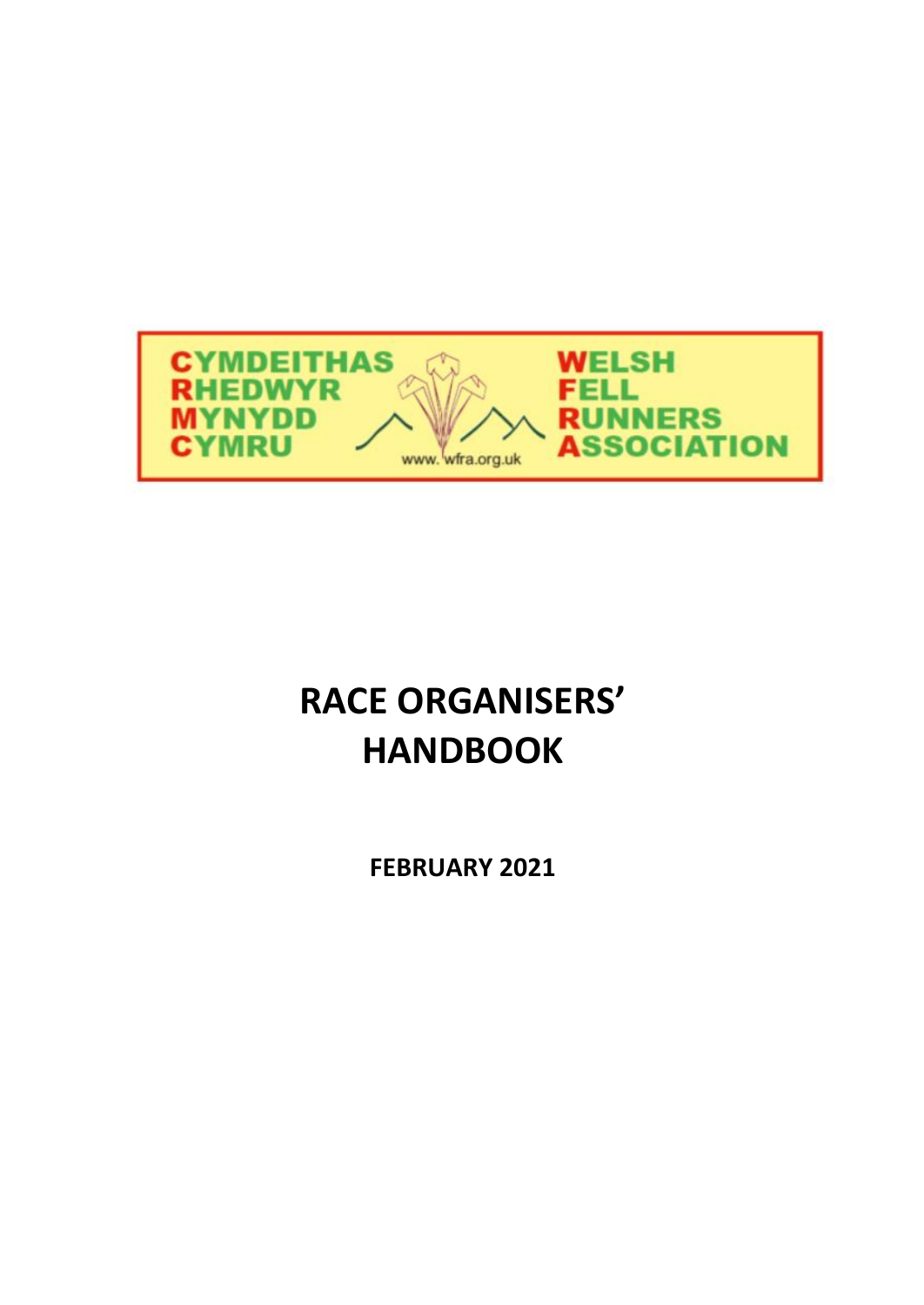### Contents

| 1.1 |  |  |  |
|-----|--|--|--|
| 2.0 |  |  |  |
| 2.1 |  |  |  |
| 3.0 |  |  |  |
| 3.1 |  |  |  |
| 3.2 |  |  |  |
| 3.3 |  |  |  |
| 4.0 |  |  |  |
|     |  |  |  |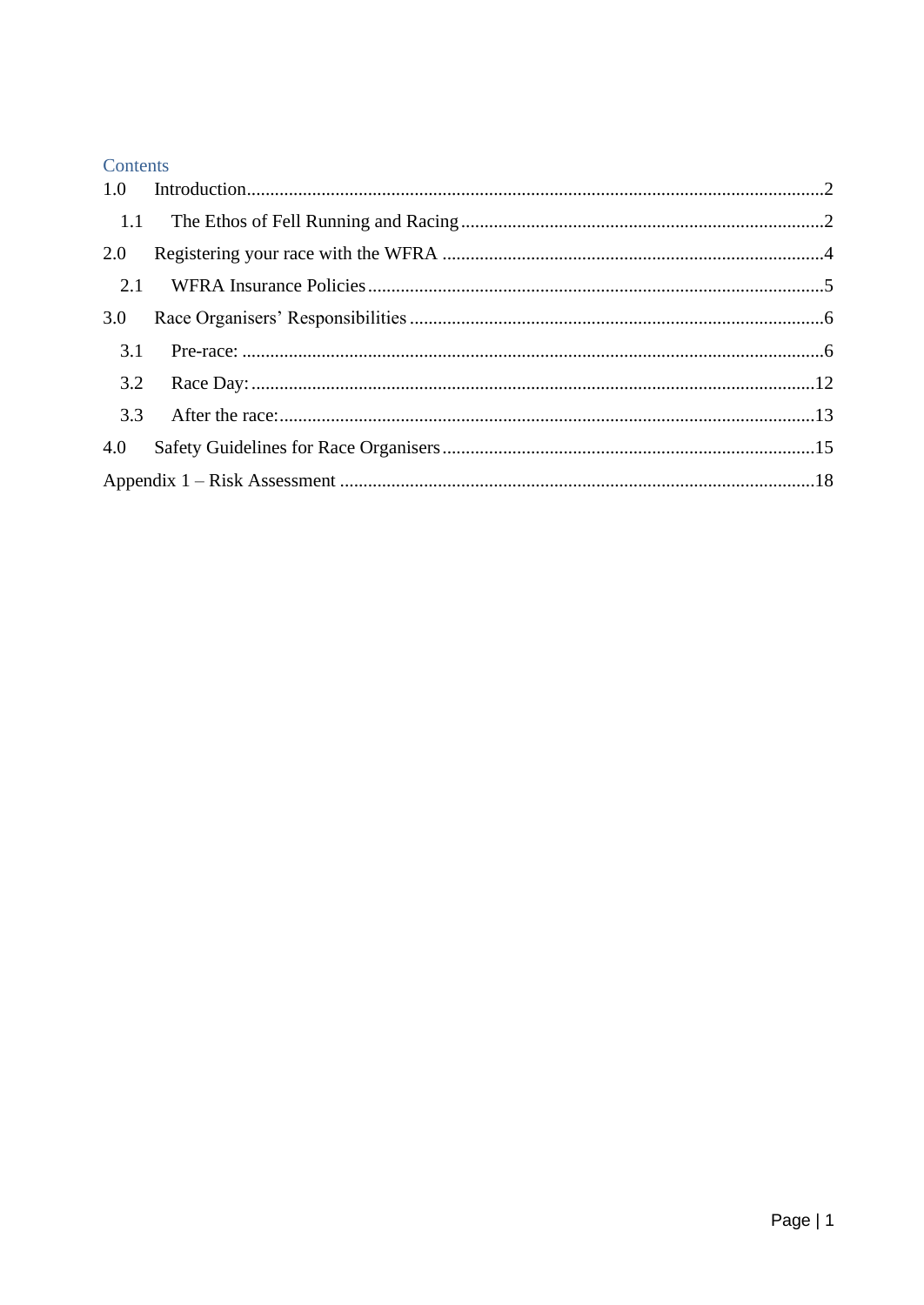# <span id="page-2-0"></span>**1.0 Introduction**

Welcome to the 2021 edition of the WFRA's Race Organisers' Handbook which sets out:

- the WFRA Committee's (the 'Committee') views on the ethos of fell running which has framed its safety requirements;
- the arrangements for registering races;
- specific mandatory requirements in relation to the organisation of races, and
- guidance to aid Race Organisers.

Race Organisers are at the heart of the Association and on behalf of WFRA members and competitors, the Committee would like to take this opportunity to thank you for your time and energy in organising races for the benefit of the wider fell running community – your efforts are much appreciated.

We hope you find this Handbook both informative and helpful but, in the event of any query please contact our Race Insurance and Safety Officer. Alternatively, please contact any member of the Committee (details are in the WFRA Calendar and on our website). Here's hoping for a better year than last.

#### <span id="page-2-1"></span>**1.1 The Ethos of Fell Running and Racing**

Fell running and racing remains a niche sport requiring a blend of athletic ability and 'mountain craft', and by its very nature presents runners with a range of inherent hazards not usually encountered in other athletic disciplines.

Consequently, the WFRA re-affirms its fundamental belief that in WFRA registered races, senior competitors, i.e. those 18 years or older are primarily responsible for their own safety and participate at their own risk. For junior competitors, i.e. those under 18 years of age at the time of the race a responsible adult, normally a parent or guardian, is required to sign the entry form on behalf of the junior competitor to evidence that they take responsibility for the safety of the junior competitor during the race.

Self-sufficiency and self-navigation (without the assistance of technologies such as GPS) are central to the ethos of fell running and especially fell racing. These beliefs and 'values' are pivotal to the WFRA's approach to framing and promoting fell racing. It therefore follows that Race Organisers are expected to share these values and organise races accordingly.

Further, the expectation is that races should be organised in a way that helps runners clearly understand the:

- characteristics of an individual race in terms of its technical difficulty and length;
- specific challenges presented by the weather and terrain, and
- extent to which specific navigational skills or fell running experience, over and above that required for any WFRA race, is essential.

This is important in enabling prospective competitors to assess their competence and capabilities before entering the race and managing their safety on the day. Unfortunately, it is becoming increasingly necessary for Race Organisers to 'vet' whether individual entrants have the necessary skills and experience to complete a race safely and within a reasonable time.

Whilst fell racing is clearly a competitive sport, it remains essential that all competitors treat others, whether they be other competitors, marshals, race volunteers and members of the public with courtesy and due respect. Competitors are expected to go to the aid of any individual in distress, even if this means forfeiting their race.

All competitors are expected to treat the countryside, property and livestock with respect. For the avoidance of doubt, it is contrary to the sport for any competitor to cross and/ or damage any wall or fence except by means of a stile, gate or other reasonable crossing point.

Only those races that *meaningfully* include 'fell or mountain terrain' may be registered with the WFRA,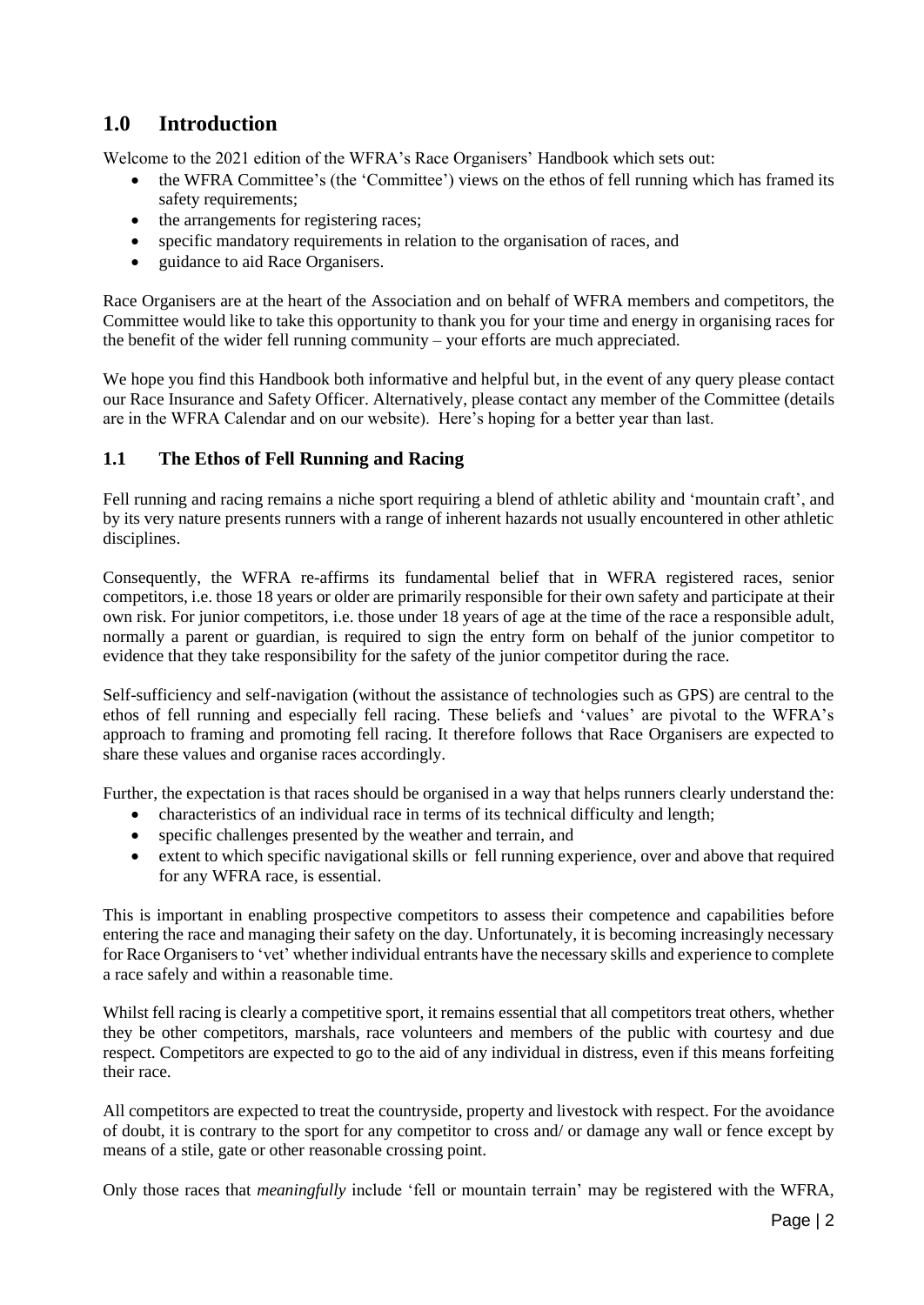with all prospective races being vetted by WFRA Officers to ensure that the overall nature and specific characteristics of the race is in accordance with the WFRA's stated aim of supporting 'grass-roots' fell racing. Also, any race must be organised on a not-for-profit basis and otherwise in accordance with the WFRA's race acceptance policy.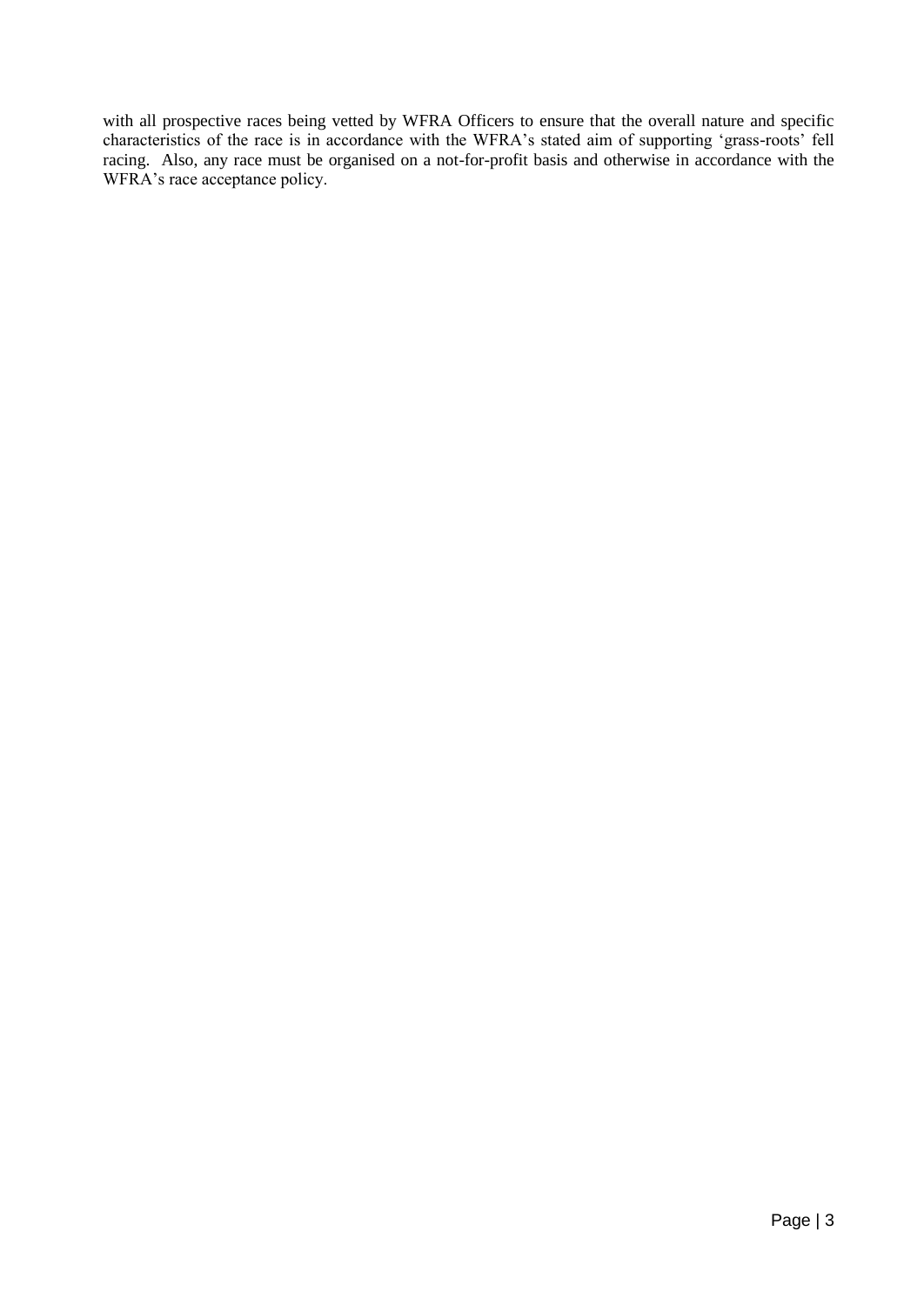# <span id="page-4-0"></span>**2.0 Registering your race with the WFRA**

The WFRA will consider registering races across the UK, however in recognition of the geographical spread of its membership, the focus is on promoting fell races in Wales and the Border areas.

To register a race with the WFRA, and hence take advantage of its insurance arrangements, a prospective race organiser is required to:

- apply to become a member of the WFRA and be a paid-up member of the Association at the time of the race;
- not be subject to any WFRA (or given our reciprocal arrangement any FRA), disciplinary process;
- complete and return the Race Declaration form as provided by the Race Insurance & Safety Officer, (see website for details).
- provide a suitably detailed narrative description of the race route, alongside a map of the route and additional relevant information on, for example the specific incumbent characteristics of the race and details on race registration, and
- confirm that reasonable steps will be taken to comply with the WFRA's rules, safety requirements and otherwise abide by the ethos and spirit of '*grass-roots'* fell running. The remainder of this document provides further information on these requirements.

Please note that all applications for races to be registered by the WFRA will be subject to scrutiny by WFRA Officers who have the discretion to refuse to register a race or otherwise to make directions or impose restrictions on the race which race organisers are required to comply with as a condition of registration. The WFRA reserves the right to withdraw a race's registration at any time.

The WFRA has an approved race acceptance policy which re-affirms the WFRA's purpose of being to promote '*grass-roots'* fellracing. The term *'grass-roots'* is understood to relate to the specific (noncommercial) characteristics of a fell race. The policy summary is set out here:

#### **Race Acceptance Policy Extract**

*The WFRA is a not for profit organisation which promotes 'grass-roots' fellracing in Wales. The Association provides race organisers with a structure with regulations and a safety code. It arranges and provides insurance for race organisers and members. Races are accepted on the following basis: -*

- *the race organiser is a current member of the WFRA and agrees to abide by the contents of this Race Organisers' Handbook;*
- *they are 'non-commercial';*
- *they are not for profit for any individual or organisation;*
- *they are not organised for the primary purpose of raising money for charity, and*
- *they are not organised in order to promote any political party, faction or cause, or in support of any organised public demonstration.*

*It is noted that races require financial planning, and it is accepted that there will often be some degree of surplus funds remaining once expenses are defrayed. Charitable donations from this remaining balance are acceptable provided there was no prior intention to raise excessive funds which would infer that the race was organised for that purpose. Although the Association exists to serve race organisers in Wales, it will accept races organised and taking place in other locations within the United Kingdom. Where there is a question of whether a race is suitable for acceptance a sub-committee of the Association shall make the final determination.*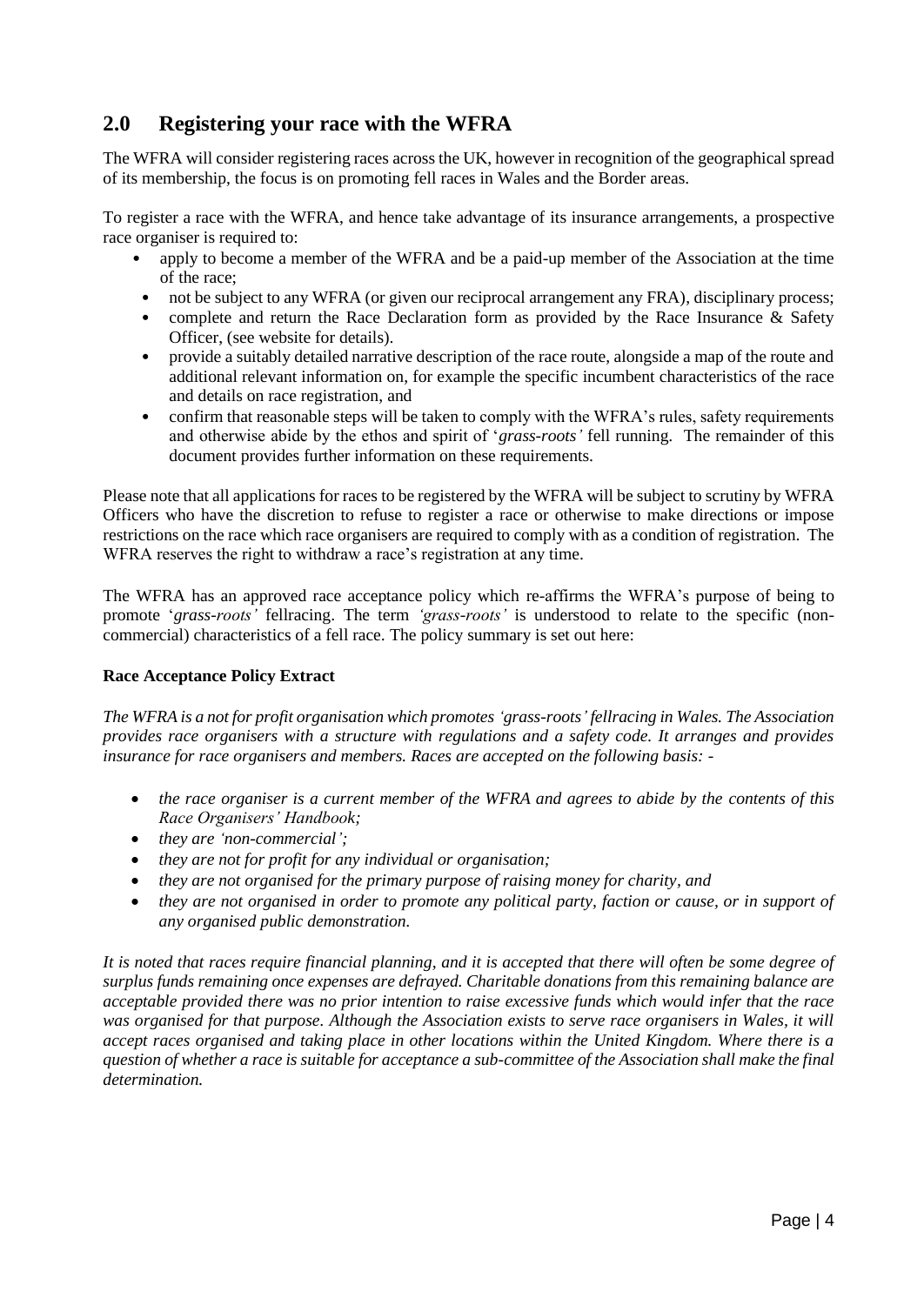#### <span id="page-5-0"></span>**2.1 WFRA Insurance Policies**

The WFRA has purchased a combined liability insurance policy through Endsleigh insurance brokers which covers the period 1 January – 31 December 2021. The policy is underwritten by Sportscover, (up to £15 million) and offers financial protection in the event of a valid claim being made against those covered by the insurance policy.

Subject to conditions such as acting lawfully and reasonably, and complying fully with the WFRA's requirements, (including its safety requirements) the policy provides financial protection to WFRA Officers, Race Organisers, marshals, race officials and others involved in the promotion and organisation of WFRA registered races.

Please see the WFRA's website for contact details of the WFRA's Race Insurance & Safety Officer and Calendar Secretary.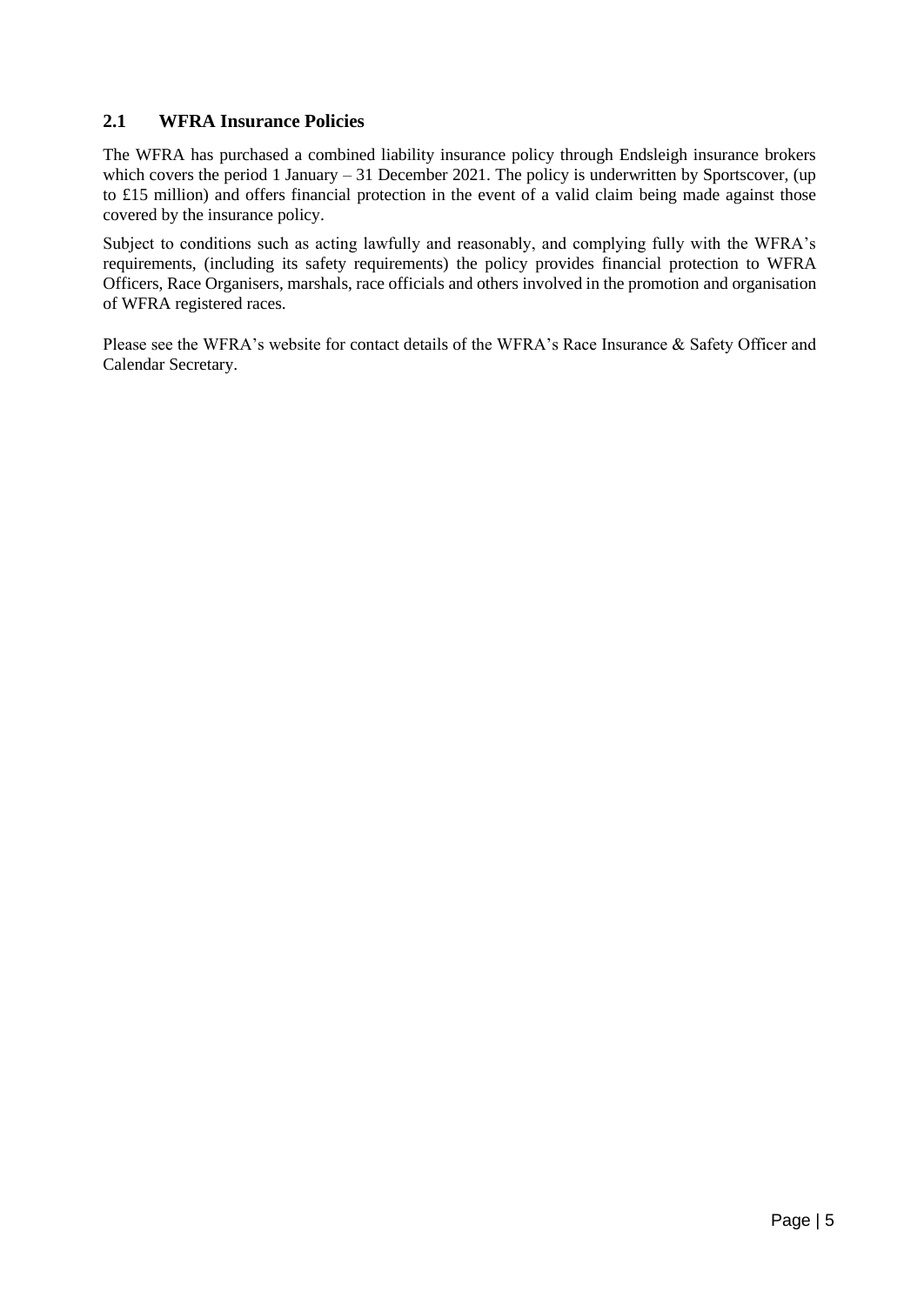## <span id="page-6-0"></span>**3.0 Race Organisers' Responsibilities**

The Race Organiser is required to carry out the following actions, as a condition of the race registration being maintained.

#### <span id="page-6-1"></span>**3.1 Pre-race:**

1. With due regard given to the WFRA's Safety Requirements, (see 3.1.1 below), carry out an assessment of the risks relating to your race and take reasonable steps to mitigate those risks to an acceptable level given the inherent characteristics of fell racing. This risk assessment should also include consideration of those relating to infectious diseases, (specifically Covid-19) and relevant health protection restrictions in place at the time. Make a **written record of your assessment** and actions taken to mitigate identified risks and update this document as the race date draws closer and/ or circumstances change.

Please note that it is a condition of registration that that a formal risk assessment be undertaken, documented and shared with the WFRA's Race Insurance and Safety Officer **no later than 4 weeks before the race takes place.** A failure to do so will invalidate your race registration and insurance cover. Please see section 3.1.2 below for further guidance on this important topic. Note – the Risk Assessment is a dynamic document, and risks should be continuously re-assessed and updated as necessary in the period leading up to the race.

- 2. Categorise the race according to the criteria set out at 3.1.3 for distance and ascent.
- 3. Differentiate between adult and young runners, and between all participating age groups of young runners to ensure that the WFRA's maximum distance limits are met, see 3.1.4.
- 4. Take reasonable steps to contact race route landowners and others with an interest in the land prior to the race and consider their comments or requirements.
- 5. Limit the number of competitors to a level which is reasonably and safely manageable, and which is acceptable in terms of environmental impact and any restrictions imposed by the relevant authorities.
- 6. Consider planning a 'bad weather' race route and/or determine the circumstances under which the race should be postponed or cancelled, e.g. due to adverse weather conditions or other developments.
- 7. In general publicity, state the nature of the race, the severity and type of terrain and the level of previous fell running experience required – this is particularly important if the race is likely to attract novice fell runners. Clearly stating kit requirements, any cut-off times and entry requirements such as 'you must have completed (at least x number of) Category A/ Long distance races' can be specifically helpful in allowing runners to judge their own abilities before entering.
- 8. Ensure that any advance entry system captures all the information, e.g. personal information, contact details and emergency contact, as per the WFRA standard race entry form and that a suitable declaration is also completed. The following declaration is included in the WFRA standard form and is strongly recommended to be adopted for all races.
	- I accept the hazards inherent in fell running and acknowledge that I am entering and running at my own risk.
	- I confirm that I am aware of the rules imposed on me by the Race Organiser and that I will comply with them. I confirm that I have read and will comply with, "Safety Requirements for Competitors" I acknowledge and agree that I am responsible for determining whether I have the skills, equipment and fitness to participate in this event.
	- I accept that neither the Race Organiser nor the Welsh Fell Runners' Association shall be liable to me for any injury, loss or damage of any nature to me or my property arising out of my participation in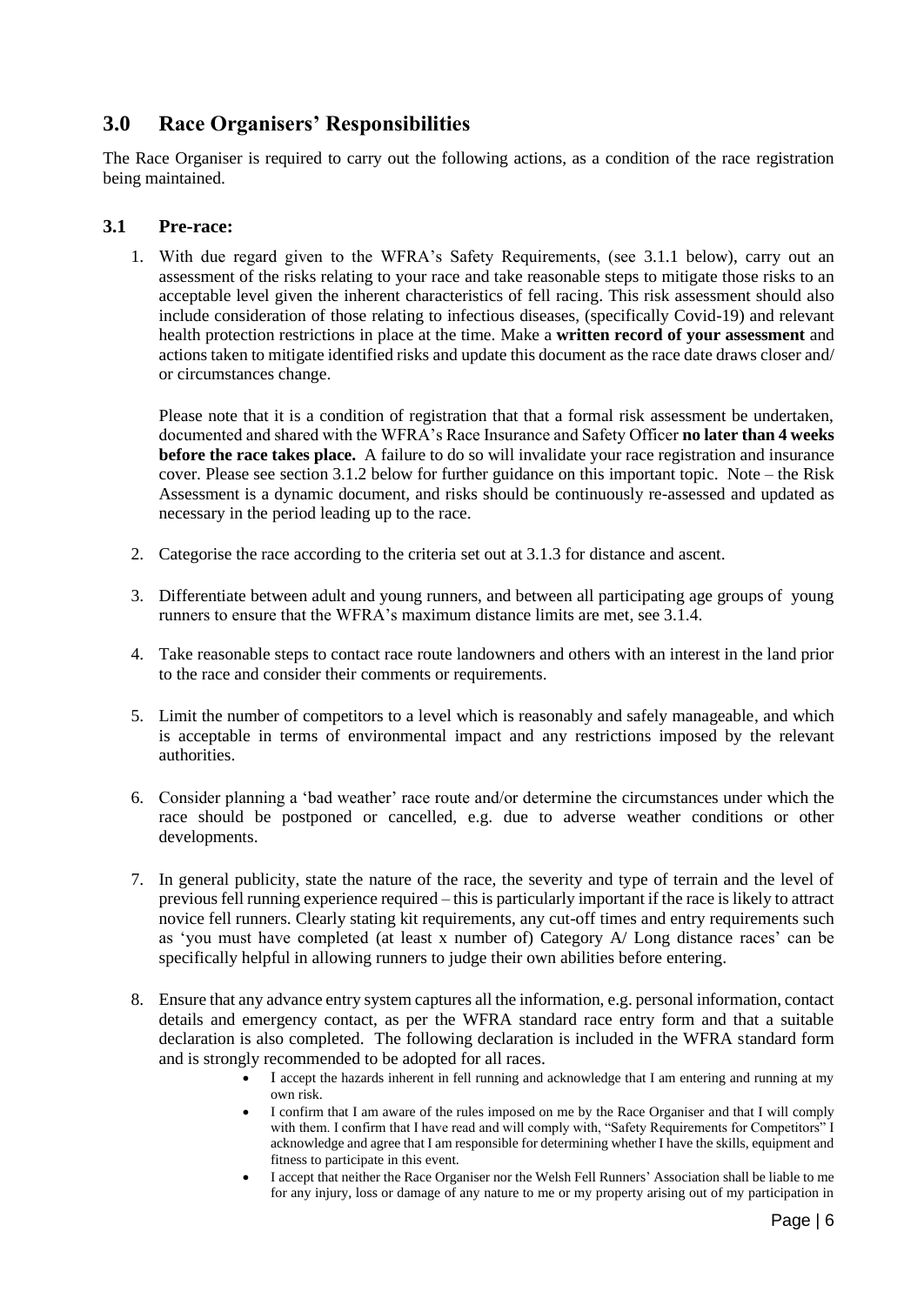this race (other than in respect of death or personal injury as result of negligence).

• I consent to publication of my name, club, race category, race number, finishing time and race position in race pre-entry and results lists.

#### **3.1.1 Safety Requirements**

For WFRA registered races, senior competitors, i.e. those 18 years or older are primarily responsible for their own safety and participate at their own risk. For junior competitors, the responsible adult, i.e. the individual who signs the entry form on behalf of the junior competitor) assumes responsibility for the safety of that competitor during the race. Nonetheless, Race Organisers do have a 'duty of care' to the extent that reasonably foreseeable risks are mitigated to the extent practicable, and commensurate with the characteristics of a fell race.

Self-sufficiency and self-navigation (without the assistance of technologies such as GPS) are central to the ethos of fell running and especially fell racing. These beliefs and 'values' are pivotal to the WFRA's approach to framing the following safety requirements.

Factors including weather and terrain mean that fell racing takes place in a hazardous environment. The philosophy of fell running is that the competitor is responsible for their own safety and that they enter a race with this understanding and that they equip and conduct themselves accordingly.

It is therefore essential that competitors have appropriate experience in the conditions that may be encountered so that they can manage their own safety. Race entry **must** be refused to those prospective competitors who do not have the appropriate kit, equipment, experience or navigational skills.

The WFRA have set out minimum safety requirements which **must** be complied with, i.e. these requirements are mandatory. The key points are that a competitor must:

- Comply with these safety requirements and with the Race Organiser's specific health protection related requirements. Follow the procedures described by the Race Organiser if they fail to start or if you abandon the race.
- Obey all instructions from race officials.
- Be aware of the serious disabling consequences of hypothermia, dehydration and heat exhaustion and act appropriately during the race.
- Take sufficient kit, e.g. head, full body and leg cover, safety/navigation equipment, food and drink to be able to navigate and provide protection from hypothermia, or dehydration and heat in the worst foreseeable weather conditions during the race, noting that rescue could take a long time.
- Take note of the length and severity of the race and local weather forecast for the day and judge your capabilities accordingly.
- Consider how any health impairments may jeopardise your safety or of others and act accordingly.
- Take specific note of the Race Organiser's information on the nature of the terrain on the race route, checkpoints to be visited or course to be followed and any restrictions to route choice.
- Have the skills and experience required to comply with the Race Organiser's navigation and safety requirements, having assessed conditions on the day noting that the use of GPS devices for navigational purposes is prohibited.
- Take reasonable care not to create hazards that may cause harm to other people and support anyone in need of assistance, even if it means abandoning your race.

#### **3.1.2 Risk Assessment**

A suitably comprehensive Risk Assessment for each and every WFRA registered race, including protocols for Covid-19 related matters, is required to be completed, updated periodically and shared with the WFRA's Race Insurance & Safety Officer.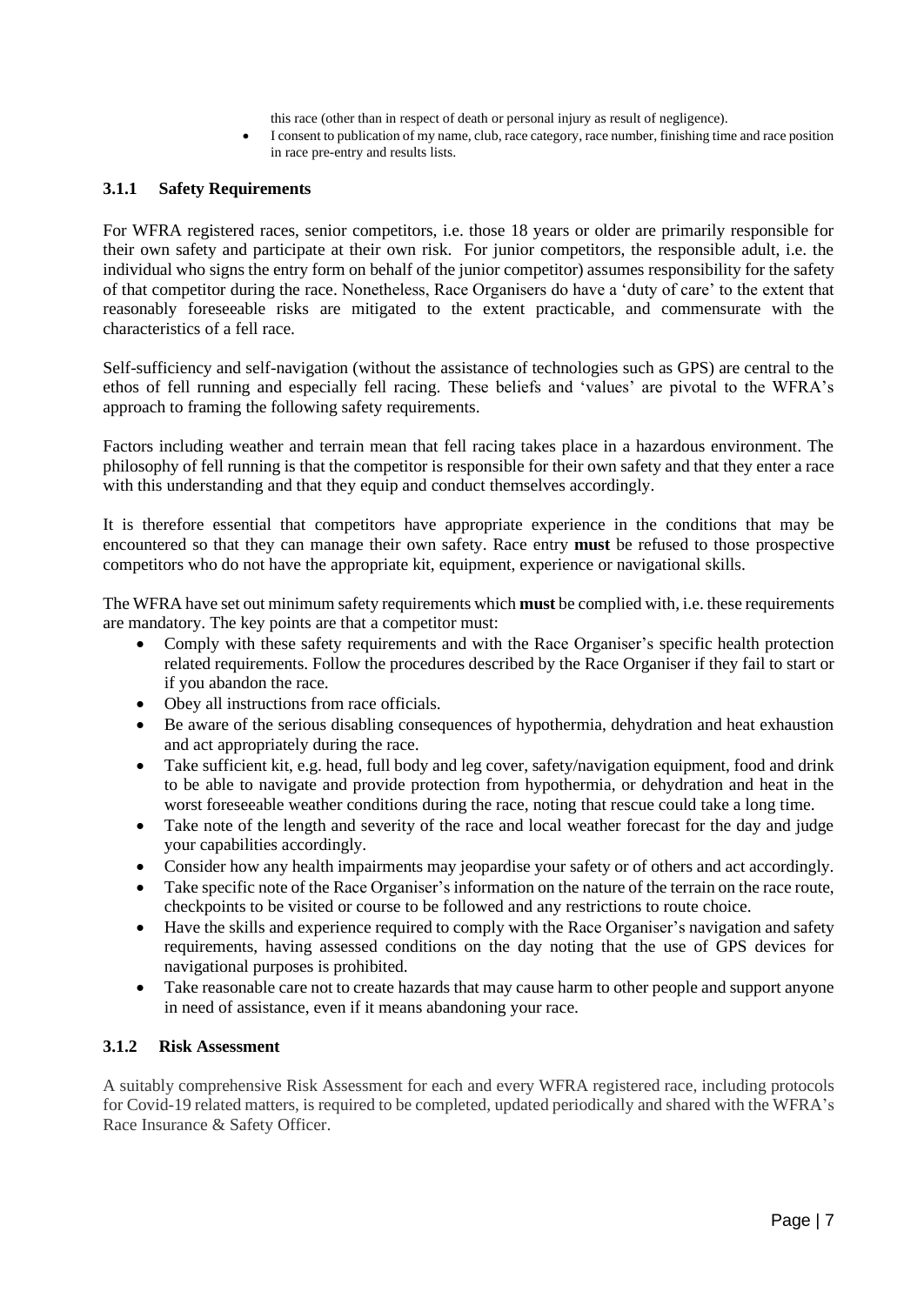An anonymised, completed Risk Assessment template *illustrating* the type of considerations to be included is shown at appendix 1. The format is not prescribed and Race Organisers may adapt this template to meet their specific requirements. The template aims to:

- Identify the key hazards/risks
- Describes those actions and/ or measures you have already (or intend) to put in place
- Assess each hazard/ risk assuming the aforementioned actions or measures have been implemented in terms of their **severity** and **likelihood** of occurrence. This is clearly a subjective assessment but can nonetheless help Race Organisers in determining whether further actions are required. For **severity,** this is described in terms of being 'Major', 'Moderate' or 'Minor' –,i.e. think to yourself if the identified hazard/ risk was to occur, how significant an issue would it be for you to deal with. Similarly think to yourself how **likely** is it that the hazard/ risk will occur – this is described in terms of it being 'probable', 'possible' or 'remote'.
- It is by considering how significant a particular risk is and its anticipated likelihood of occurrence, can you then decide whether some further actions may be required. You should describe these actions in the final column of the risk assessment template.

Please note that there is no one 'right' or 'wrong' way to assess risks – the key here is to use all of your fell running and race organisation expertise to come up with a reasonable assessment of those risks.

To re-iterate, whilst mitigating Covid-19 related transmission risks are *currently* very important, this is anticipated to reduce as we move through 2021 and beyond so please take a proportionate approach to assessing and documenting such risks. The Risk Assessment should consider a broad range of risks associated with the fell race. Essentially the Risk Assessment should consider those hazards, issues or other matters which could potentially result in people being injured or their safety compromised, property being damaged or breaches of relevant legislation and regulation.

It is important to note that you are not required to eliminate all risk but are expected to protect people (competitors, marshals and members of the general public) and property, (the land over which the race takes place and other facilities used by competitors) to the extent that is reasonably practicable. In very simple terms, you need to identify the key risks and then state what actions are being taken to mitigate the identified risk – this to help develop your Race Safety Plan and provide confidence that the race can be held safely and in accordance with the WFRA's mandatory requirements.

It is our expectation that authorities such as Natural Resources Wales, the National Parks, the National Trust, landowners and trustees of facilities such as village halls used for race registration will expect Race Organisers to complete and share a risk assessment document to evidence that risks to competitors, locals and the general public have been adequately considered and mitigated. It is also important to note that during 2020, the WFRA, and the races it registers, has been subject to heightened scrutiny by various public bodies. To maintain the enviable reputation that Race Organisers have gained for organising safe, enjoyable and well regarded fell races, it is now necessary to document those risks which Race Organisers are instinctively familiar with and have successfully managed in the past.

The WFRA Committee are here to provide whatever advice and guidance you require to complete your Risk Assessment template.

#### **Covid-19**

Given the fluidity of the current situation and frequent changes in legislation and the Government's guidance, it is challenging to set out appropriate information in this Handbook, but a few comments below:

- The risk of droplet transmission during a fell race is considered low
- By controlling the flow of participants and maintaining good personal hygiene, the risk can be kept manageably low.
- PPE It is recommended face coverings are worn by race event staff and participants where physical distancing is difficult and cannot be maintained, such as indoor registration and at the start / finish.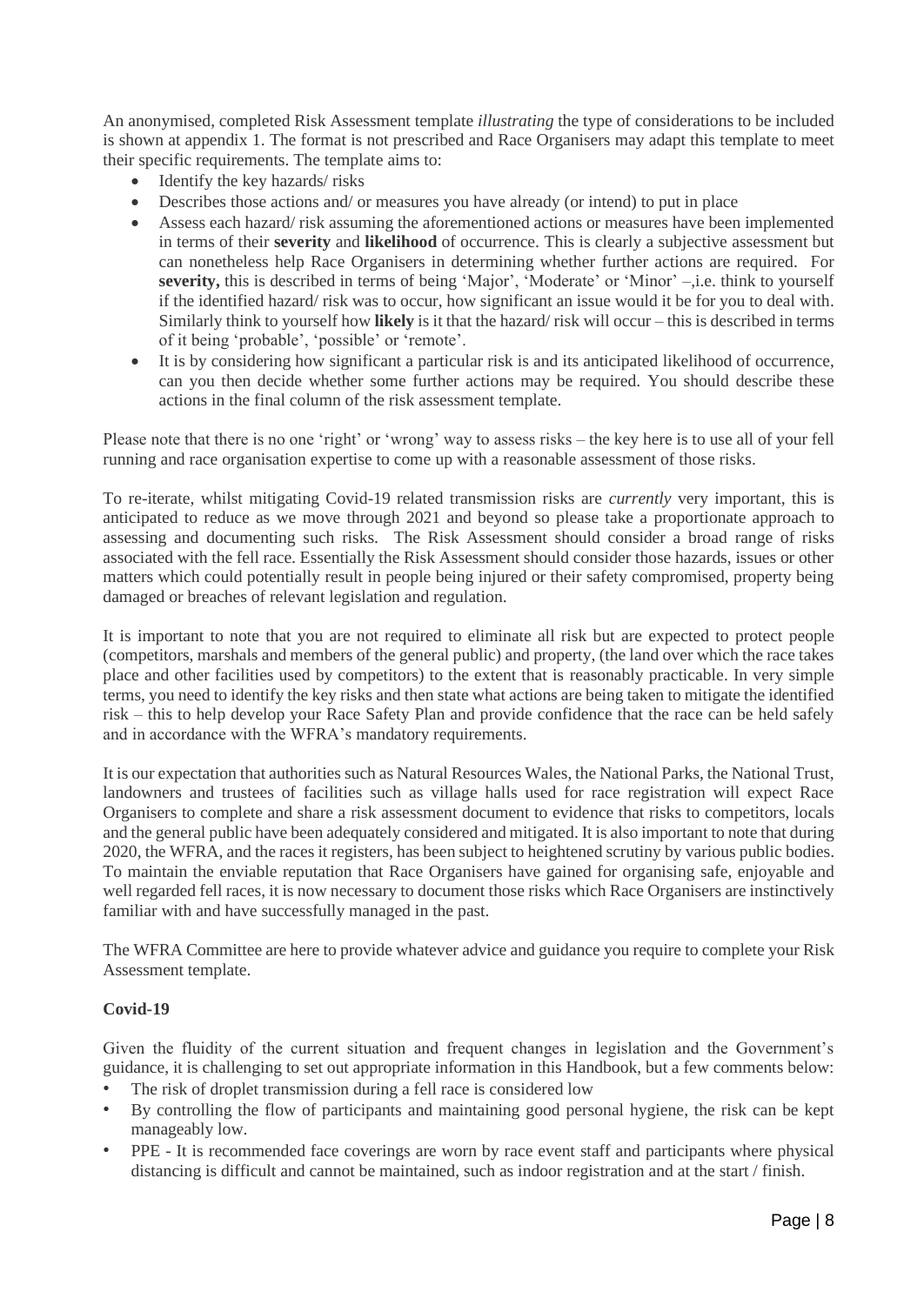- Gloves are not recommended and considered unnecessary. Regularly washing (sanitising) your bare hands offers more protection against catching Covid-19 than wearing rubber gloves.
- If you are using handheld timing devices which means you may transfer to/contact someone else, then gloves are advisable.
- PPE should not be considered a replacement for keeping people 1m+ apart and avoiding spending time in crowded places or in groups.
- Consider marking social distancing at appropriate points, such as the Registration queue or Start line, with temporary chalk marks on the floor.

**Registration** - Registration should ideally be done beforehand. Collection of race numbers can be done on the day, ideally outdoors either distanced via a volunteer or using a method for participants to self-retrieve safely. Participants and marshals should remain 2m from each other or otherwise 1m+ with face coverings.

**Pre-race brief** - This should be done prior to the day by email to bring the participants' attention to key information. Clearly, competitors should not attend the race if they have Covid-19 symptoms or have been in close contact with individuals with the virus.

Please ask competitors to report to you if they show any Covid-19 symptoms and/or a positive test within 72 hours following your race.

**Checkpoints** - Checkpoints should be contactless and ideally outdoors. Marshals should enforce the use of personal hygiene (use of hand sanitiser) and Race Organisers should look to provide hand sanitiser at entrance and exit.

**Finish/ presentation**- The finish line should be contactless. Participants should disperse as soon as possible after finishing. A gathering for prize presentation is not allowed.

**Marshals/Volunteers** - All marshals should keep a minimum of 1m from participants at all times and whenever possible more than 2m. Marshals less than 2m from participants to wear face covering. All marshals should carry a small container of sanitising hand gel and bring a face covering (a doubled-up neck gaiter will suffice).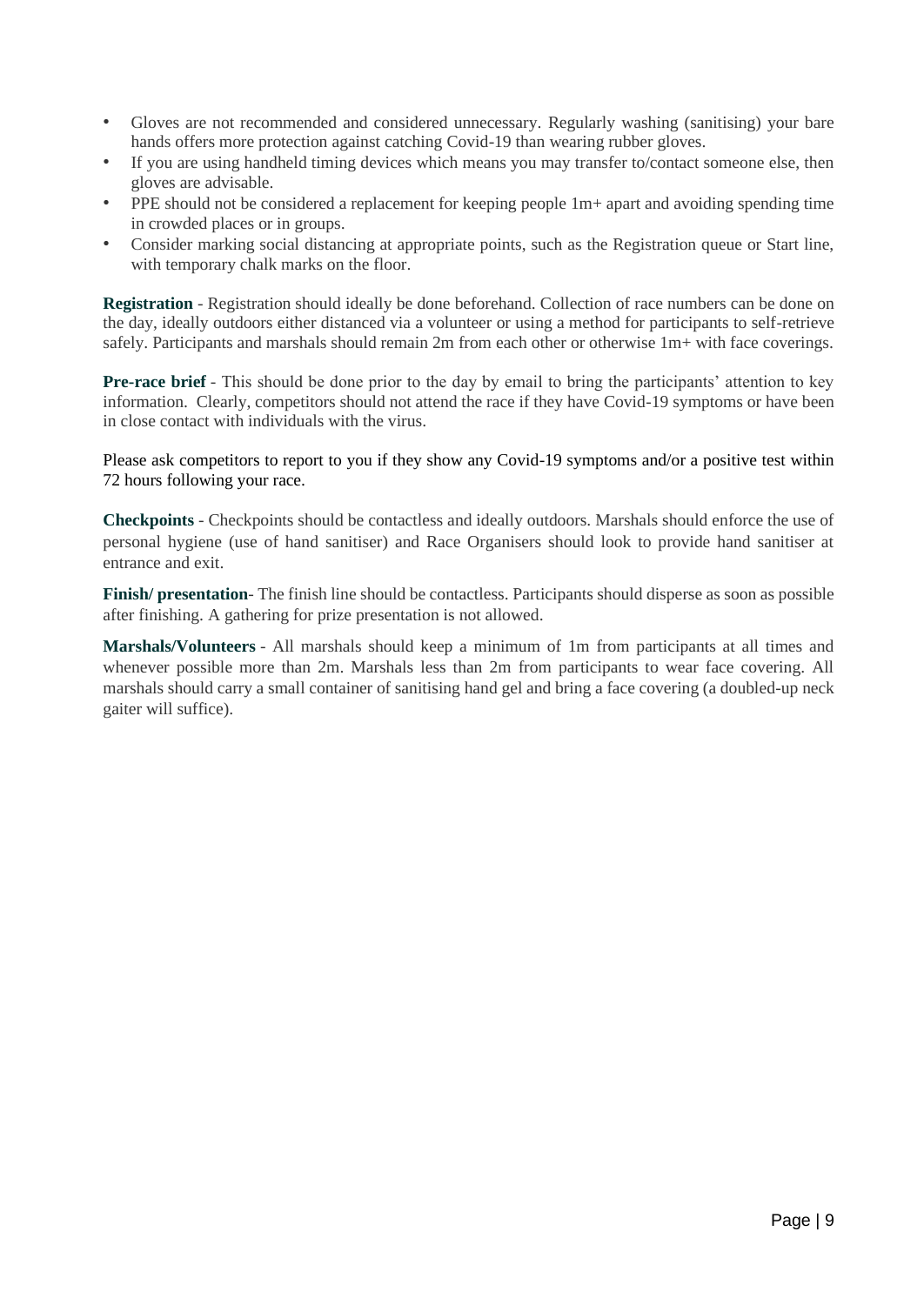#### **3.1.3 Race Categories**

WFRA fell races shall be categorised according to length and severity as follows:

#### **Race Length Categories:**

| Long(L)               | Median(M)                       | Short $(S)$           |
|-----------------------|---------------------------------|-----------------------|
| 20 kilometres or over | Over 10 but under 20 kilometres | 10 kilometres or less |
| 12.4 miles or over    | Over $6.2$ but under 12.4 miles | 6.2 miles or less     |

#### **Severity/climb categories**

| Category A                                                                                                                                                                                                                                                         | Category B                                                                                                                                                                                 | Category C                                                                                                                                                                                                  |
|--------------------------------------------------------------------------------------------------------------------------------------------------------------------------------------------------------------------------------------------------------------------|--------------------------------------------------------------------------------------------------------------------------------------------------------------------------------------------|-------------------------------------------------------------------------------------------------------------------------------------------------------------------------------------------------------------|
| Race should:<br>• average not less than 50<br>metres climb per kilometre<br>• include a reasonably significant<br>amount of genuine 'fell terrain'<br>• not have more than 20% of the<br>race distance on road<br>• Should be at least 1.5 kilometres<br>in length | Race should:<br>• average not less than 25 metres<br>climb per kilometre<br>• include a reasonable amount of<br>'fell terrain'<br>• not have more than 30% of the<br>race distance on road | Race should:<br>• Should average not less than<br>20 metres climb per<br>kilometre<br>• Should not have more<br>than 40% of the race<br>distance on road<br>• Should contain some genuine<br>'fell terrain' |

Please note that the WFRA does register a small number of 'mountain marathon' type events and are categorised as 'O'. The relevant race organiser will specify the approximate length and severity of the course in the publicity for the event.

#### **Race Descriptions**

Within the annual calendar, WFRA uses initialisms to summarise specific characteristics of the race over and above the route length and severity. These codes are set out below and Race Organisers are strongly encouraged to ensure their races are categorised in accordance with these codes, as they provide prospective competitors with consistent information on the skills and experience required to compete safely in the race.

**Experience Required, 'ER' -** denotes that specific, additional experience as a fell runner (over and above that required for any WFRA race), is required as a condition of entry.

**Navigational Skills, NS'** - denotes that navigational skills have been specifically highlighted as being essential as competitors must find their own way round the course. 'Following the runner in front' or use of GPS devices are not substitutes for traditional navigational skills, noting that the use of GPS devices for navigational purposes is not allowed.

**Local Knowledge. 'LK'** - signifies that the race involves a degree of route choice and competitors would benefit from having a good understanding of the route options

Partially Marked, 'PM' - designation, signifies that a small, usually very limited, part of the course may be marked so as to avoid any unusual hazards, promote fair competition or to prevent environmental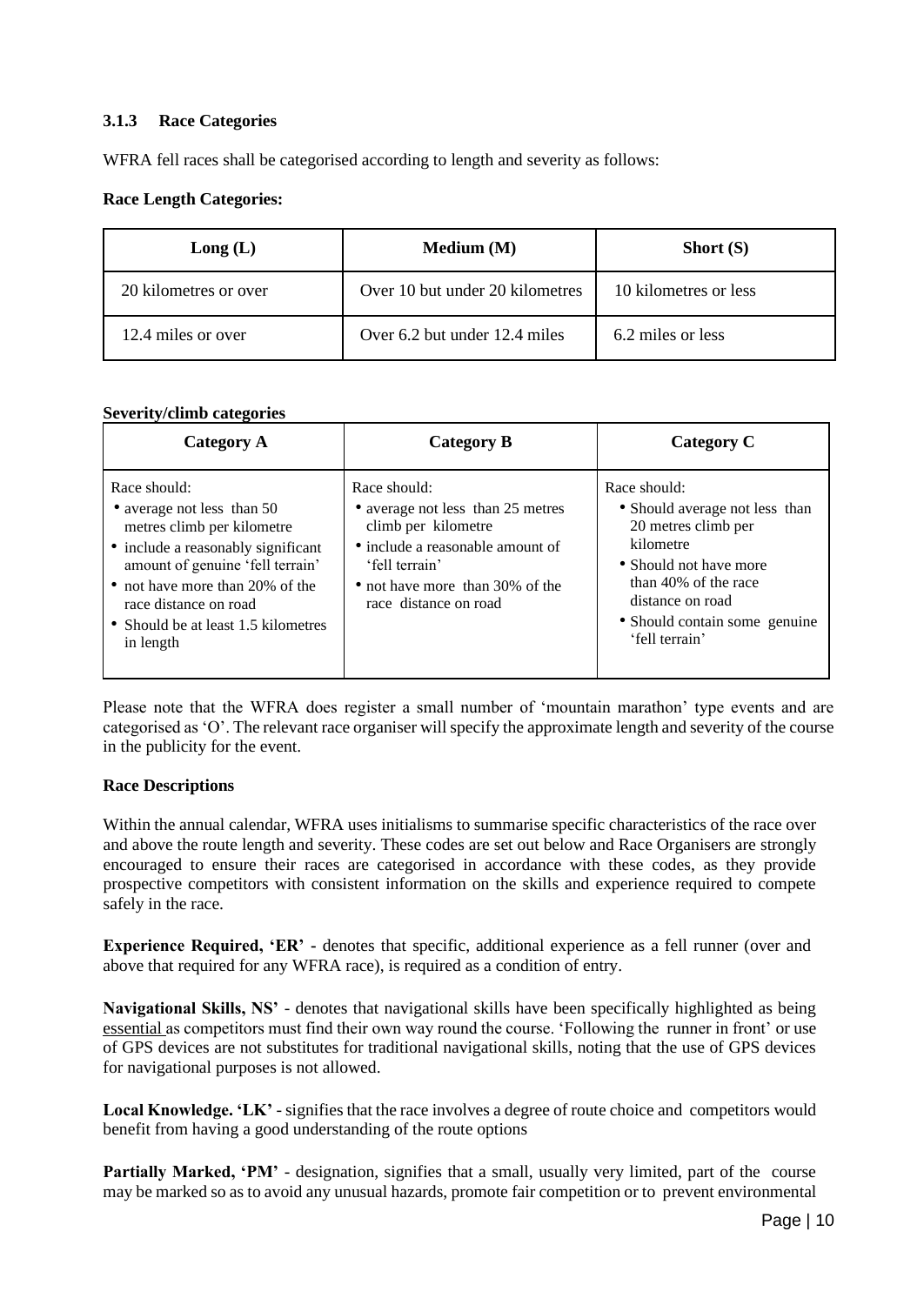damage.

#### **3.1.4 Age Categories**

Race Organisers are required to stipulate minimum age limits for their races with the following **maximum**  distance limits for juniors requiring to be observed. Please note that 'ages' as are at **31 December 2021**, i.e. the end of this year. For WFRA Fell Races the minimum age for competition is six years.

Age categories for seniors is at the date of the race itself except in respect of the WFRA Championships and other WFRA promoted series of races where the relevant age category is determined by reference to their age as at the date of the **first** race counter – this to avoid competitors claiming different age categories during the race series.

| Category<br>(vears)               | Under 9   | <b>Under 11</b> | Under 13   | Under 15 | Under 17 | <b>Under 18</b> |
|-----------------------------------|-----------|-----------------|------------|----------|----------|-----------------|
| Age (years) as<br>at $31/12/2021$ | 6, 7 or 8 | 9 or 10         | 11 or $12$ | 13 or 14 | 15 or 16 |                 |
| Max. distance<br>(KM)             |           |                 |            |          |          | 10              |
| Max. distance<br>(miles)          | 0.6       | 1.2             | 1.9        | 3.1      | 4.3      | 6.2             |

For paired Mountain Marathon style orienteering events, over one or two days, where one of the two runners is under 18, the other runner must be over 20 and must also be the parent or legal guardian of the junior runner. The minimum age for the junior runner is 16 (by 31 December 2021) and the following maximum straight-line distance limits must apply for each day of the event.

| Age                            | Under 17 | Under 18 |
|--------------------------------|----------|----------|
| Age (yrs.) as at<br>31/12/2021 | 16       | 17       |
| Kilometres                     | 20       | 25       |
| Miles                          | 12.4     | 15.5     |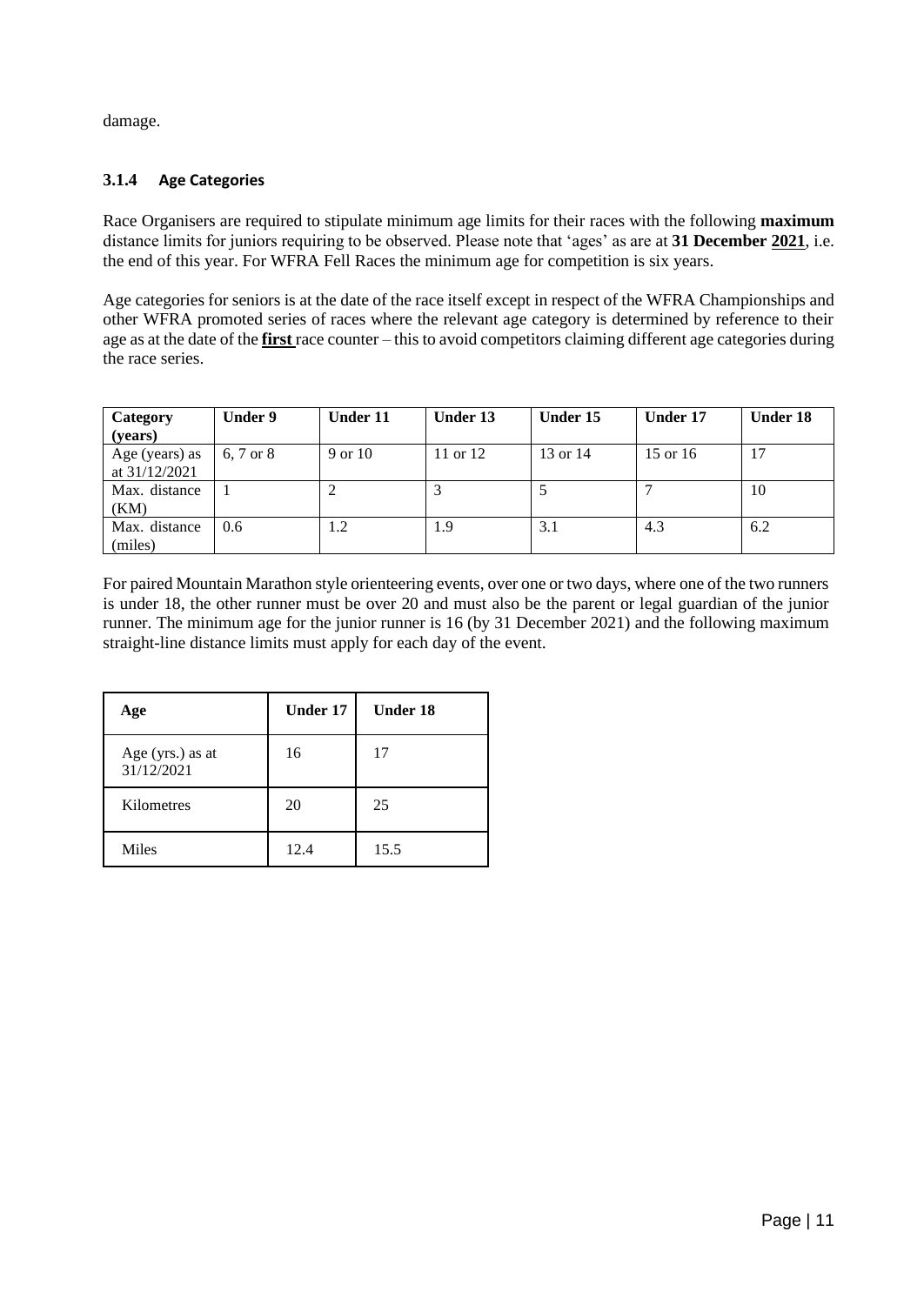#### <span id="page-12-0"></span>**3.2 Race Day:**

1. With the exception of mountain marathon type events, Race Organisers should provide accurate race route descriptions in sufficient detail for runners to plan their routes (ideally well in advance of race day). Maps may be provided, noting that the WFRA has a licence to copy Ordnance Survey paper maps. Race Organisers may copy and distribute maps to competitors but are not permitted to charge for this. The following acknowledgement should be put on any maps copied:

*Reproduced from (insert name and scale of paper map) by permission of Ordnance Survey on behalf of the Controller of her Majesty's Stationery Office. Crown Copyright. All rights reserved. Licence number 100043657.* 

Or where space does not permit it is permissible to use: *Crown Copyright (insert year of publication of the Ordnance Survey paper map). All rights reserved. Licence number 100043657.* 

In line with the WFRA's ethos, Race Organisers must not provide downloadable routes such as GPX files (or equivalent) or Strava "traces".

The prohibition of GPS devices for navigational purposes has been in force for quite some time now and appears to have been broadly accepted. It may be helpful here to summarise the key details, namely:

- All WFRA races strictly prohibit the use of electronic devices using aids such as GPS for navigation or position fixing, even momentarily (i.e. Race Organisers do not have any discretion).
- The use of such a device to display distance travelled, time, speed or altitude is allowed (at the discretion of the Race Organiser), as is recording of an actual route for post-race analysis. The use of devices (except in any emergency) are not commensurate with the ethos of fell racing. For the avoidance of doubt, such devices may of course be used in an emergency, but the competitor is expected to declare this to the Race Organiser who is then obliged to disqualify the individual concerned.
- 2. On race day, Race Organisers must be present at the race to ensure the event takes place as planned and to manage any incidents that arise. In order to respond rapidly and authoritatively to any incidents the Race Organiser is not permitted to run in his/her own race unless an appropriate Race Director has been appointed and this is notified in advance to the WFRA's Race Insurance & Safety Officer. The Race Director assumes responsibility for all decision making during the period that the Race Organiser is unavailable.
- 3. Take reasonable care to confirm that competitors understand the nature, length and severity of the race, the relevant safety requirements and that they have suitably judged their capabilities to complete the race safely and within a reasonable time.
- 4. Use a robust system for accounting for individual race starters and finishers. The Race Organiser must ensure that every individual runner is accounted for.
- 5. Put in place and direct a team of competent helpers to assist in ensuring fair competition.
- 6. Ensure that mandatory checkpoints and crossing points are clearly marked and appropriately visible.
- 7. Inform all competitors that if they retire from the race they must report to the race finish, even if they report their retirement to a marshal on the course (note the importance of capturing comprehensive contact information on the entry race form).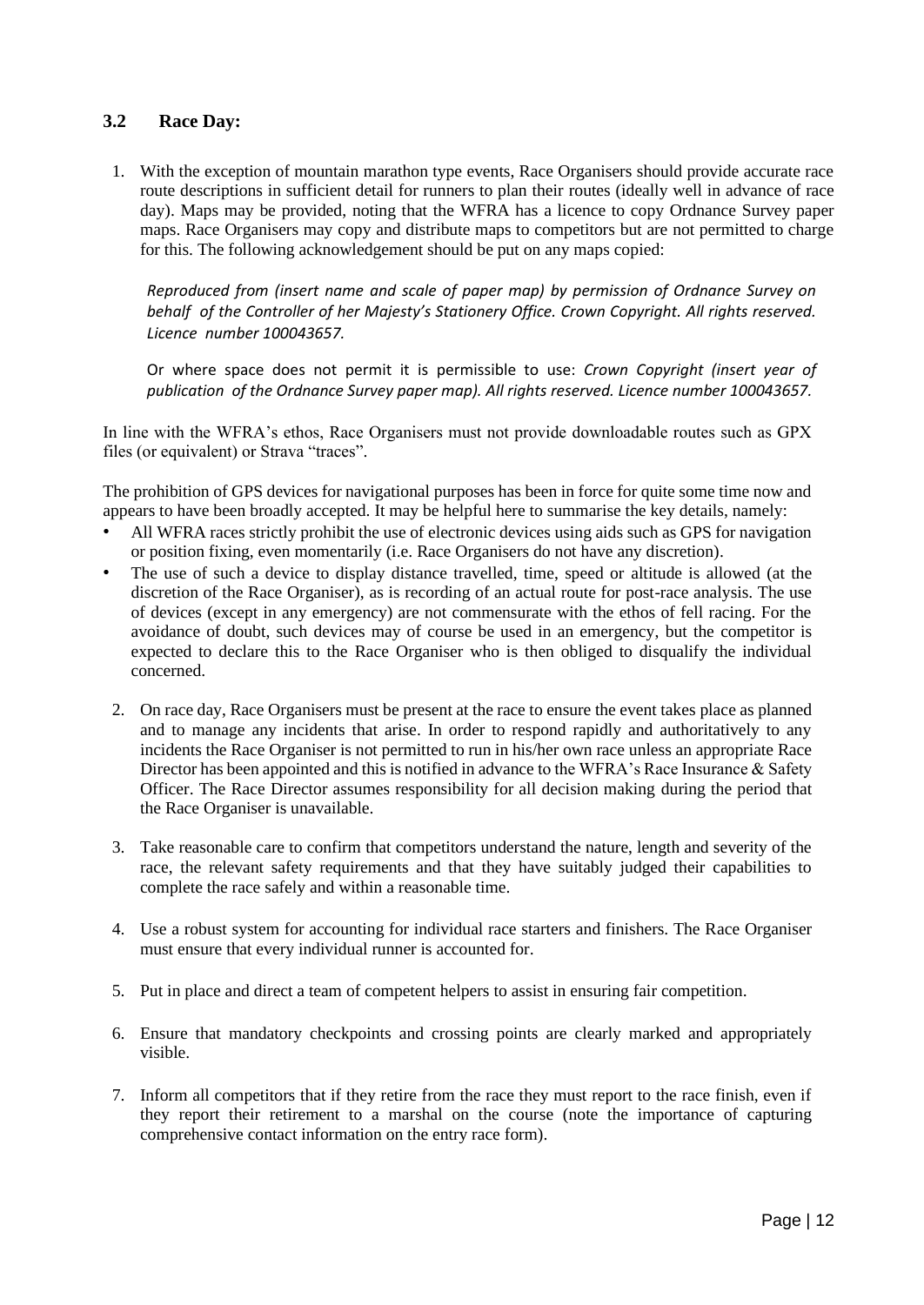#### <span id="page-13-0"></span>**3.3 After the race:**

- 1. It is desirable that Race Organisers publish race results as soon as practicable and share a copy of these with the WFRA, ideally via email: [results@wfra.org.uk](mailto:results@wfra.org.uk)
- 2. Promptly notify the WFRA's Insurance and Safety Officer of any competitor suspected of breaching the WFRA's Safety Rules for Competitors or additional specific requirements specified by the Race Organiser. The clear expectation is that each and every competitor must comply with all relevant rules and requirements and conduct themselves in a manner which does not bring discredit to the sport, the race or WFRA more generally.
- 3. In the unlikely event of an incident occurring which could potentially give rise to a claim under the combined liability insurance policies, it is important to ensure that the following requirements are adhered to and, as appropriate seek guidance from the WFRA's Race Insurance & Safety Officer.
- 4. The golden rule here is that any and all (potential or actual) incidents which may give rise to an insurance claim under the combined liability policies must be documented and communicated to the Race Insurance and Safety Officer as soon as practicable (and in any case within 48 hours). A failure to do so may invalidate or limit the protection offered by the insurance policies in place. It is much better to err on the side of caution and report any potential incident which could give rise to a claim.

The purpose of prompt reporting is to allow the Insurers to carry out investigations at an early stage whilst information relating to the claim remains fresh in the mind and therefore hopefully reduce costs (and worry for all concerned).

The Race Insurance and Safety Officer will promptly notify the insurance company of any incident which could give rise to a claim. To illustrate what is required here, the *insurance company requires that they be immediately notified of any incident that involves:* 

- a fatal accident.
- an injury involving either referral to or actual hospital treatment
- any allegations of libel/slander.
- any allegations of professional negligence, i.e. arising out of advice given on the race route or weather conditions.
- any investigation under any child protection legislation.
- any circumstance involving damage to third party property.

The WFRA has been made aware of several incidents in the recent past where injuries to runners have not been properly notified. The WFRA recommends that race organisers be diligent in reporting such matters.

#### *An injury is defined as:*

- any head injury that requires medical treatment (doctor or Hospital).
- any fracture other than to fingers, thumbs or toes.
- any amputation, dislocation of the shoulder, hip, knee or spine.
- loss of sight (whether temporary or permanent).
- any injury resulting from electrical shock or burn, leading to unconsciousness or requiring resuscitation or admittance to hospital for more than 24 hours.
- any other injury leading to hypothermia, heat induced illness or to unconsciousness which requires resuscitation or admittance to hospital for more than 24 hours.
- loss of consciousness caused by asphyxia or by exposure to a harmful substance or biological agent.

Please note the above list is merely illustrative  $-$  if you are unsure as to whether an incident should be reported, err on the side of caution. Under no circumstances should you (the Race Organiser) admit liability for any injury or damage caused or agree to pay for any damage caused as this may prejudice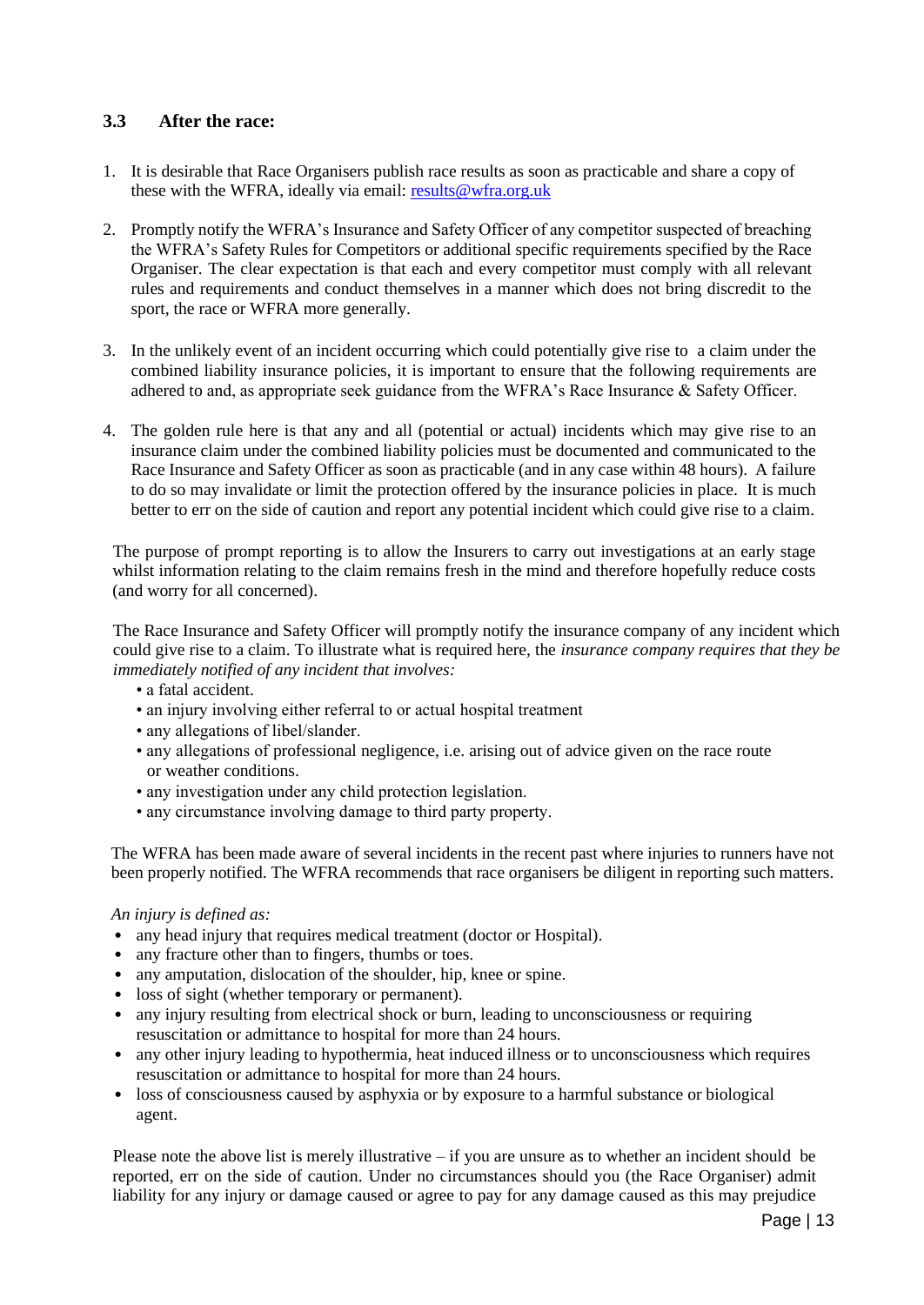the position of Insurers and may result in the withdrawal of any indemnity.

Finally, please note that this is a liability policy where Insurers decide if negligence attaches to you. Therefore, any payments you make to any third parties will not necessarily be reimbursed.

#### **Incident Recording Requirements**

A Race Organiser should maintain a register of any accidents or incidents occurring during any WFRA registered race and this must be kept for at least three years. Names and addresses of any possible witnesses should also be recorded.

The register must contain the following information relating to all reportable accidents or dangerous occurrences: date and time of accident; the full name of individuals involved, their age and nature of injury; place where accident occurred; a brief description of the circumstances and the method by which the accident was reported. Please record as much information as possible and, if appropriate, consider recording photographic evidence.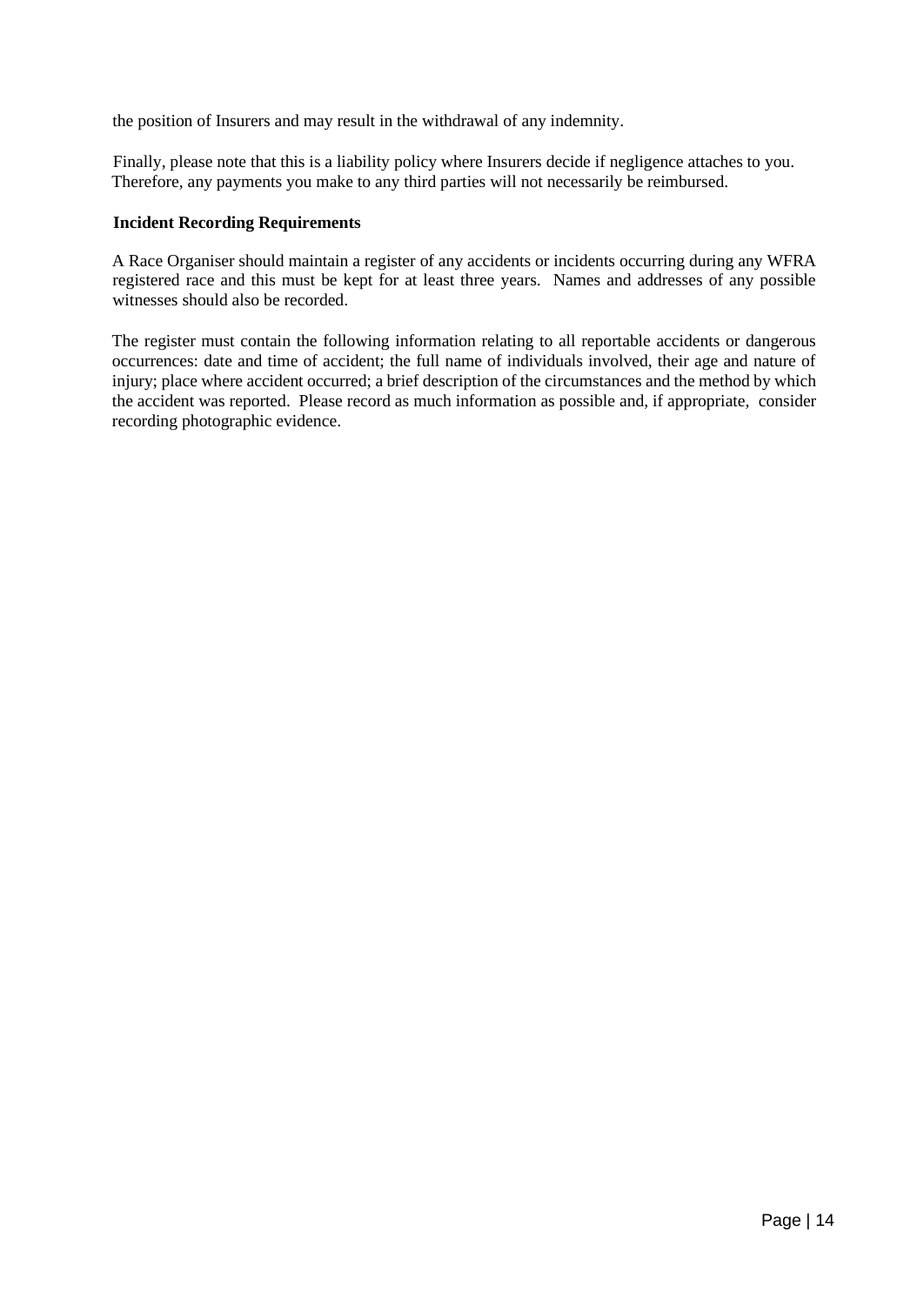# <span id="page-15-0"></span>**4.0 Safety Guidelines for Race Organisers**

#### **4.1 Introduction**

This section sets out guidance to assist Race Organisers in putting in place suitable safety arrangements for their races.

#### **4.2. Race Safety Information**

It is good practice to prepare and make available a Race Information Sheet to inform competitors (marshals and other helpers) of the main details of the race. It may be used in general race publicity and should contain the following:

- This should include the start time, distance, ascent and race categorisation in terms of technical difficulty. If there are multiple races and/or junior events each race should be specified and the age group applicable to each race.
- A route description, any checkpoints, and any alternative in the race of bad weather; recommended maps that would assist the competitors on race day, and in the planning and preparation leading up to the race; a description of the route indicating the type of terrain and severity of the route, highlighting any unusual characteristics of the race which may be important for the safety of competitors. Areas that are restricted except on race day should be described.
- The level of experience required and any qualifying conditions that the Race Organiser has set as entry criteria.
- First Aid cover and emergency response available at the race.
- A clear list of minimum personal safety kit / equipment to be carried by competitors. It is best to err on the side of caution in a bid to ensure competitors bring appropriate kit and equipment to race registration – this is particularly important if, for example, full waterproofs may be required which is generally understood to mean full body cover with taped seams.
- The level of navigational skills needed during the race and advice on the type and extent of any course markings that will be in place.
- Information for competitors concerning all race rules, retirement procedures, safety equipment to be carried and (where applicable) checkpoint number recording and checkpoint closing times.
- Any other safety information that may be useful to competitors on race day that may be particular to the race, e.g. appropriate duty of care arrangements or local weather forecast.

The race information should be sufficient to allow competitors to assess their competence to complete the race safely.

#### **4.3. Race Safety Plan**

Race Organisers should document a Race Safety Plan to address all safety related aspects of the race. The plan will prove a valuable tool in helping to ensure that all reasonable measures have been taken to facilitate a safe and well organised race. That plan should deal with: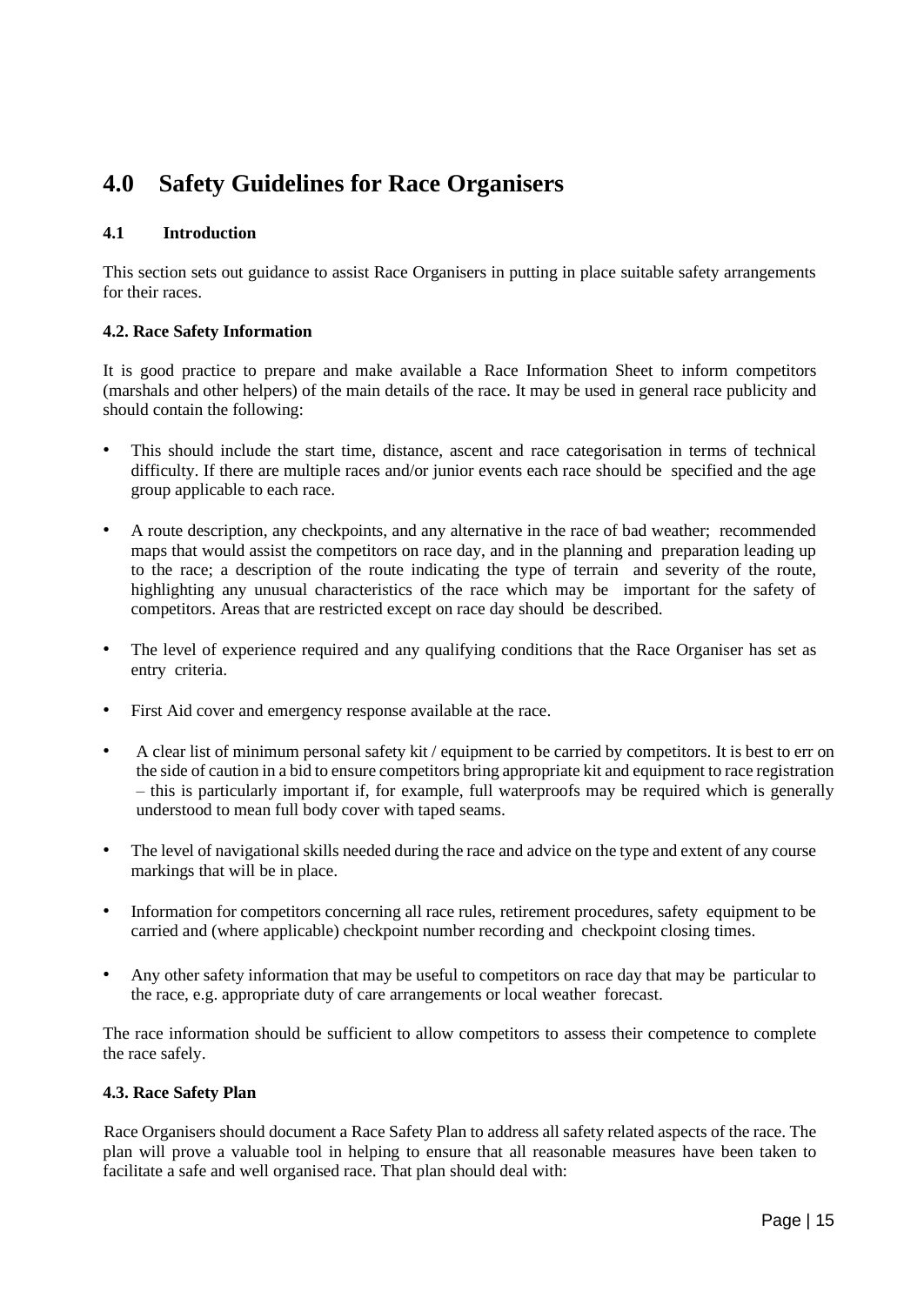#### **4.3.1 Size of Field**

Give consideration to:

- the maximum number of competitors that the race organisation can monitor and control
- local facilities to safely handle the anticipated number of visitors
- environmental aspects

#### **4.3.2 Course Design**

Race information should accurately reflect the nature of the course. Ensure any exceptional hazards that can be identified in advance are accurately described. It is to the Race Organiser's benefit to highlight the risks and obstacles that competitors might not anticipate from normal experience. Details of the type and extent of any course markings should be included in the race information.

#### **4.3.3 Adverse Weather Conditions**

Should weather conditions be so severe that the monitoring of the race could be extremely difficult or impossible, the Race Organiser should consider using an alternative bad weather low level route, or in extreme conditions, cancelling the race. This must be the Race Organiser's decision and should be taken as early as possible on race day – the golden rule here is that, if there are safety concerns, the race should be cancelled. If a safer bad weather alternative can be pre-planned, then it would be helpful to identify it in advance.

#### **4.3.4 Qualifying Criteria**

If asking for any qualifying criteria or experience, please ensure that this is outlined in the race information, and also that there is a way of gathering the relevant information through the entry procedure. The responsibility is on the competitor to declare their information accurately. No-one has the absolute right to enter an WFRA registered race and the Race Organiser may refuse entry on any grounds including doubting that a competitor can safely complete the race and/or in a reasonable time. Please notify the WFRA if any prospective competitor is rude or abusive to anyone involved in race organisation.

#### **4.3.5 Runner Identification**

It is the Race Organiser's responsibility to have an accurate record of the number of competitors starting the race and the number finishing. A simple "head count" at the finish against the number of starters is not an adequately secure system alone. The race finish team should have a reference list of all competitor names with their numbers to allow rapid identification of unaccounted runners at the end of the race. Race numbers are a popular and convenient way of fulfilling the obligation to identify competitors. If using numbers, the Race Organiser must provide instructions on how to make them visible during the race and how they should be communicated to marshals (if applicable). Other systems for monitoring runners such as clip cards, wrist bands and dibbers may also be considered.

#### **4.3.6 Race Monitoring**

It is important that the Race Organiser:

- can accurately identify the competitors on the start line and those who complete the race.
- can accurately account for those who abandon the race or did not start after collecting their race identification.
- has a plan for the timescale and method of trying to account for missing people efficiently and a rapid response procedure for initiating search and rescue.
- considers, where practicable, the use of radio, telephone or other wireless methods of communication (noting that the WFRA has purchased two way radios which are available to be loaned to Race Organisers).
- monitors the safe return of competitors from an uphill-only or downhill-only race.

#### **4.3.7 First Aid**

It is good practice for there to be to some first aid provision available at the race start/finish point; at the very least a basic first aid kit. Competitors should be advised of their personal safety obligations and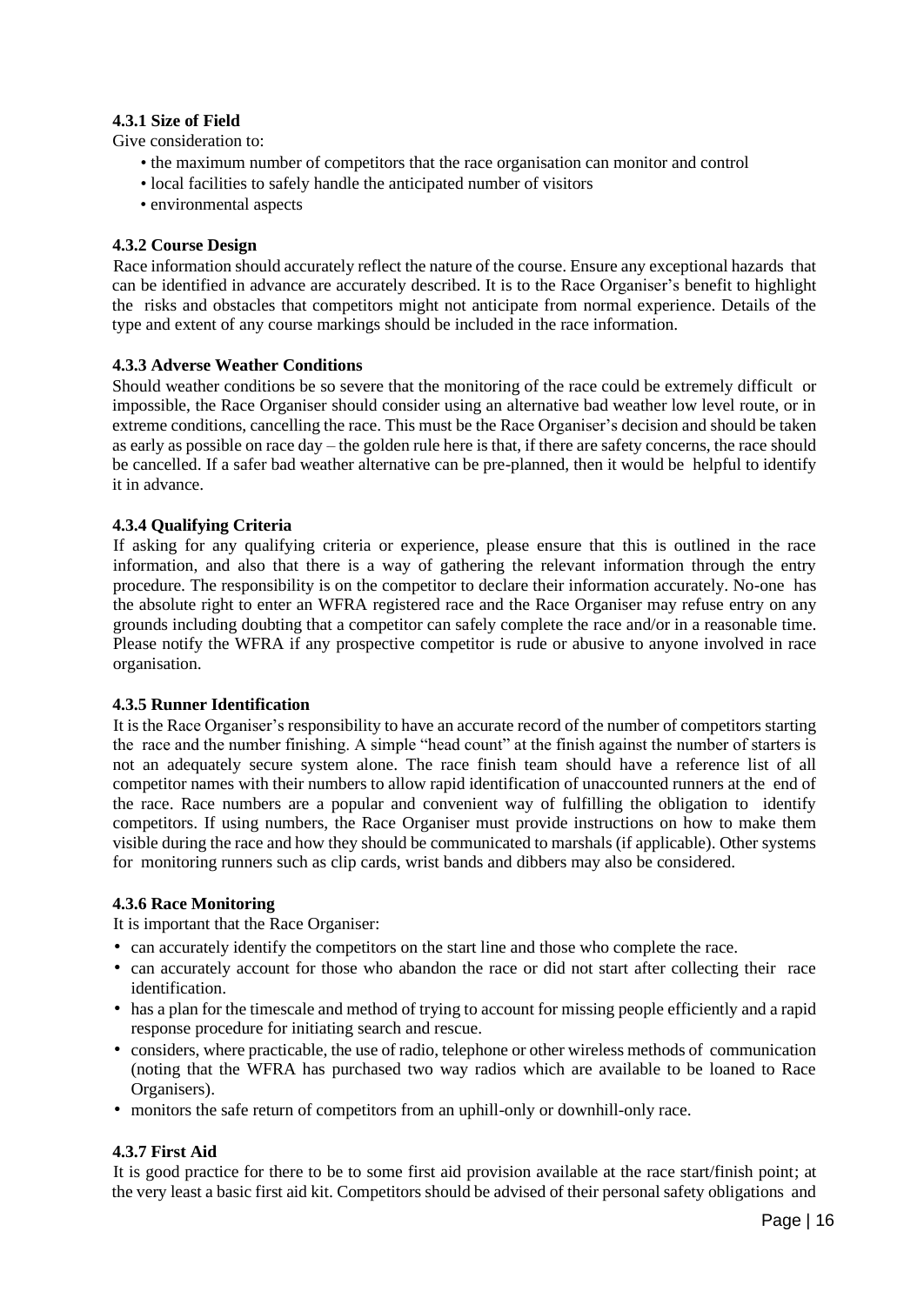their self-evacuation obligations.

#### **4.3.8 Marshals**

It is important that when a Race Organiser places a marshal in position to fulfil a particular role that he/she has the appropriate fitness, skills, experience, equipment and understanding of the duties and responsibilities of his/her role. In some circumstances the demands are unlikely to be met by a single person. Race Organisers should consider whether to place multiple marshals at certain marshal points. It is the WFRA's view that the prime purpose of marshals and other race monitoring arrangements is to ensure 'fair competition'. In all instances, senior competitors are individually responsible for ensuring his/her own safety.

#### **4.3.9 Retirement Procedures**

These should be set out in the race information circulated to competitors before and on the day of the race. Each race will have its specific characteristics and Race Organisers should advise competitors as to what is expected of them for reporting their retirement, whilst also accepting that the marshals, first aid and emergency services also have a role to play in such reporting, especially when a competitor needs assistance.

#### **4.3.10 Personal Safety Equipment**

Race Organisers should specify minimum safety kit requirements for their race based on their experience and conditions on the day, noting the WFRA's Safety Requirements. But it is the responsibility of the competitor to wear/carry such additional kit as is essential for their welfare.

Race Organisers should carry out full or random kit checks to ensure that whatever requirements they specify on the day are met. Race Organisers should disqualify any competitor judged to be in breach of the race safety rules and report the infringement to WFRA where appropriate. A failure to do so brings the sport into disrepute and erodes overall levels of compliance with these safety requirements.

The Race organiser should note that the WFRA emphasises that it is for the competitor to abide by all race rules. Should they fail to do so, the responsibility for that lies with the competitor. It is the Race Organiser's responsibility to take reasonable care to comply with the WFRA's race registration requirements. A failure to do so will result in the race registration and insurance cover being withdrawn.